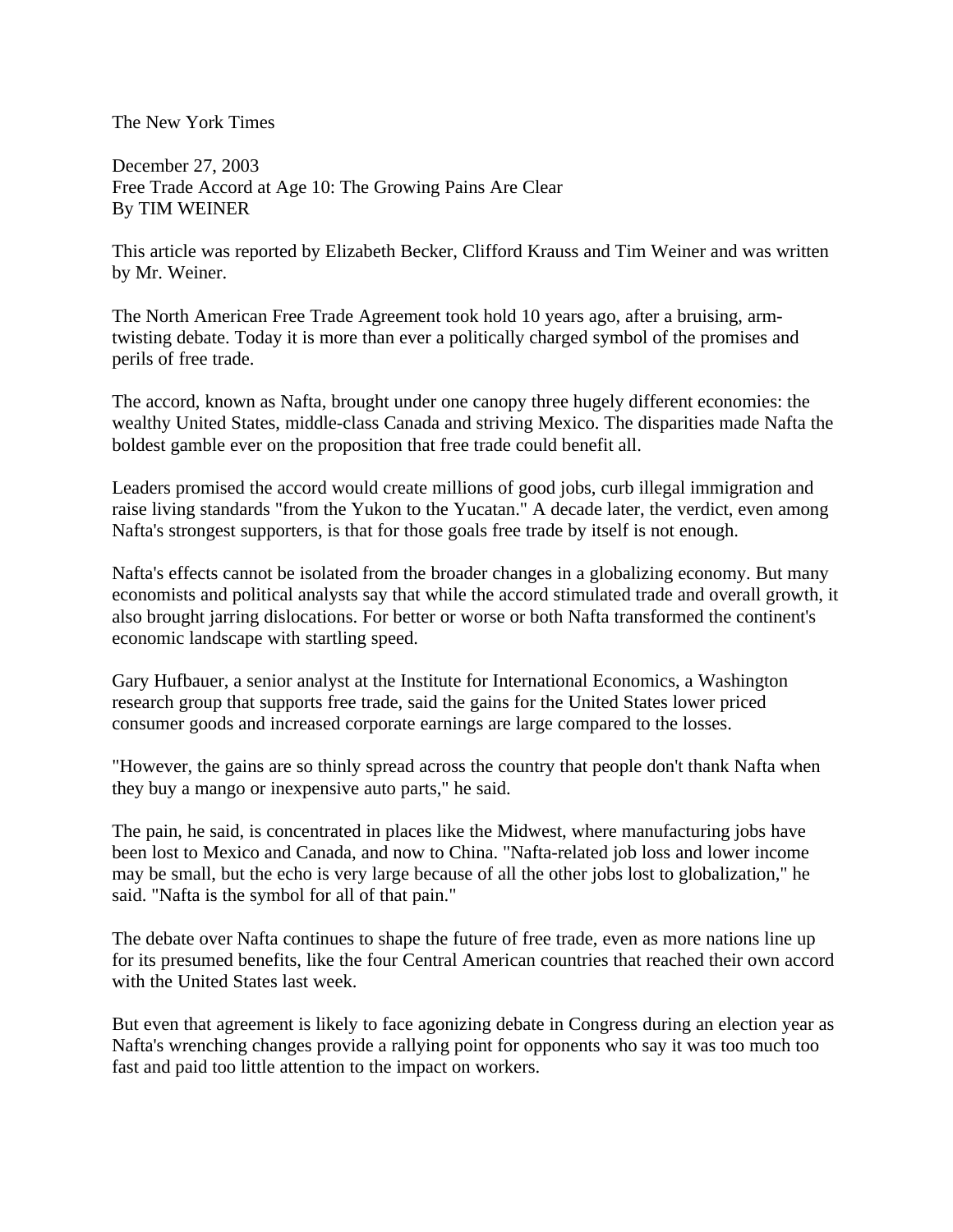With the national consensus on free trade fraying and the loss of jobs looming as a campaign issue, it is doubtful whether any Democratic candidate or President Bush will stand unapologetically behind deeper trade liberalization in the coming year.

But for Nafta's supporters, the accord, which lowered or eliminated tariffs on everything from agricultural goods to auto parts, still left all three nations better off than they would have been without it.

"It has definitely created export-related job growth," said Bill Richardson, the governor of New Mexico. As the Democratic whip, he helped pushed through passage of Nafta in the House.

"On the whole Nafta's been a plus, but still, with a lot of alarmingly bad follow-up on commitments made on the border," he said. Promises to protect workers' rights and the environment have "failed alarmingly." So have pledges to close the economic gap between the United States and Mexico.

"The whole idea that Nafta would create jobs on the Mexican side and thus deter immigration has just been dead wrong," he said. "That was oversold."

Robert B. Zoellick, the United States Trade Representative, says Nafta achieved its objective of increasing trade, especially doubling American agricultural exports to Mexico. Though the United States' trade deficit with Canada and Mexico grew nine-fold to nearly \$90 billion, total trade among the three nations grew by 109 percent.

"Nafta has been pulling American goods and grains into Mexico, benefiting consumers and supporting quality U.S. jobs here at home," he said, referring to rising pay for manufacturing jobs. That 14.4 percent boost still lagged behind the overall increase in household incomes.

For retail giants like Wal-Mart, government-subsidized American agricultural businesses and America's biggest makers of automobiles and automobile parts, borderless trade meant bigger profits for themselves and their stockholders.

But the benefits of stable prices and rising 401(k)'s are largely invisible compared with the blight of a shuttered factory. The consumers of the United States or Mexico or Canada are also each nation's workers, farmers and small town residents, and Nafta left many with lower consumer costs at the expense of their old way of life.

In Canada, where Nafta helped shape a more competitive economy, those growing pains were cushioned by a strong social safety net. Not so in Mexico and the United States.

"We're the losers," said Bonnie Long, one of at least half a million American manufacturing workers who lost their jobs due to Nafta, despite the surge in trade. "We lost our health care, our living wages. The winners are the corporate executives who don't even live here and can locate their factories wherever they find the cheapest labor."

Goshen, Ind.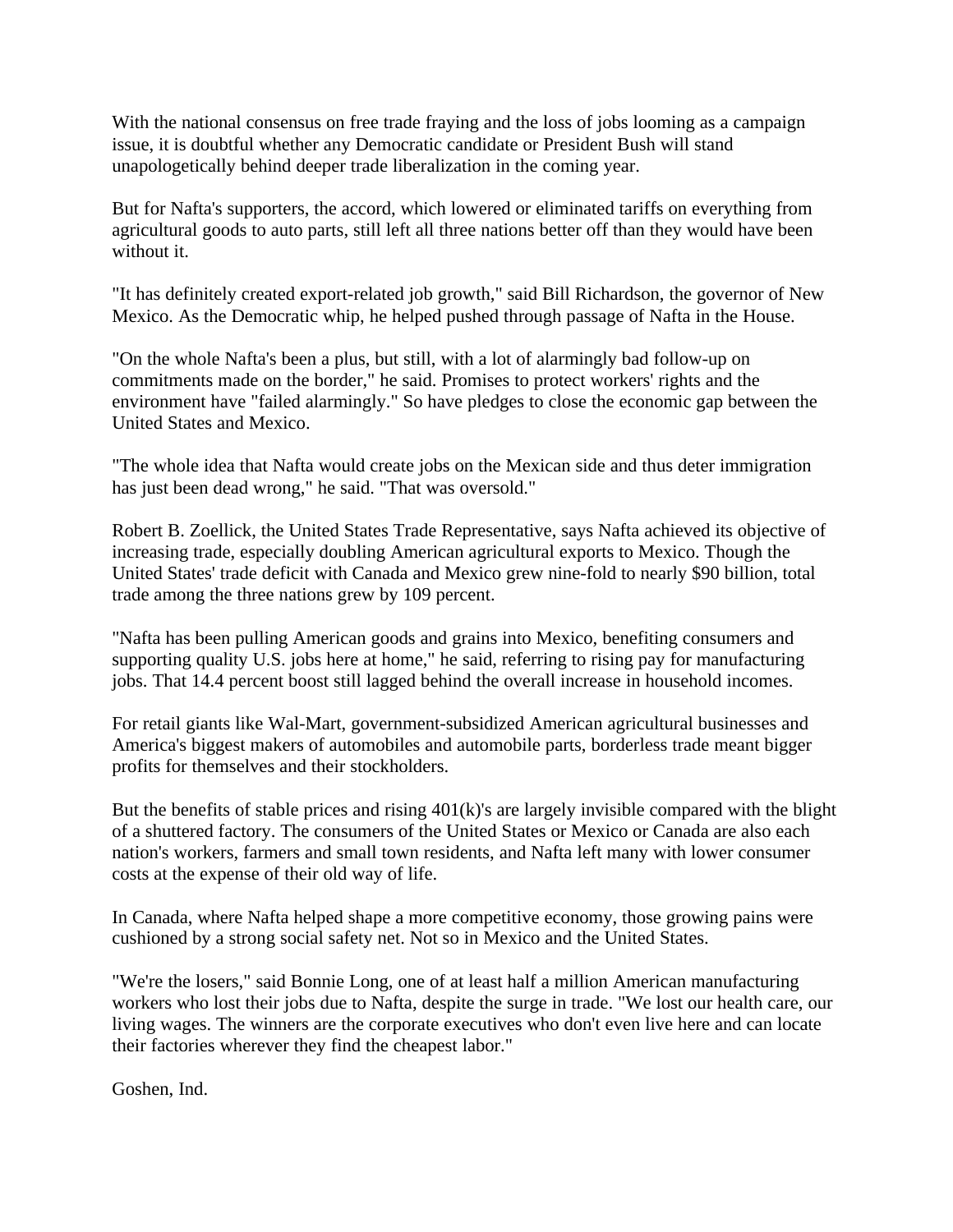## Social Tensions and Vanishing Jobs

Indiana, like the rest of the United States, has enjoyed a growth in exports under Nafta. But Goshen is also like thousands of towns across the nation that have seen jobs and health benefits disappear with the accord.

What is also disappearing is a way of life in Goshen, home to 30,000 people and the seat of Elkhart County in northern Indiana. The town once lived by making things. It was the "widget capital" of the United States, says its mayor, Allan Kauffman.

"Nafta has not had a positive impact," he explained. "Goshen makes widgets. It has always made widgets. And any company that makes widgets that are easy to transport those are gone or are going to go."

Half of Elkhart County depends on manufacturing. Once dozens of locally owned factories across the state churned out parts for all sorts of products, electronics, pharmaceuticals, furniture, pianos and especially for the automotive industry.

Even before Nafta those jobs were facing growing pressure from emerging low-wage competitors abroad. Since Nafta took hold, hundreds more jobs have gone south to Mexico, transplanted by big corporations that bought out local firms. Chinese competition is intensifying the losses.

"We've traded high-skill jobs for low-skill jobs, and the trend has worsened over the last four years," said Bill Johnson. He sold his family's business, Goshen Rubber Company to a multinational corporation, Parker Hannifin, in 2000.

James Cartwright, a Parker Hannifin spokesman, said the company, like many others, moved jobs to Mexico because "we do what is best to serve our customers and our stockholders."

As a consumer or investor, Ms. Long, 46, like other Americans, might feel those benefits. But they mean little to her without the job she lost, after 21 years, when Parker Hannifin made its move.

"If it wasn't for my dad," who has helped her get by, "I would be one unemployment check away from being homeless," she said.

That pain and frustration is widely shared.

Chester F. Dobis, speaker pro tem of the Indiana House of Representatives, held four meetings this year around the state to gauge feelings toward free trade. Mr. Dobis, a Democrat from Merrillville, said he had thought the only problems would be in his own district, a steelproducing region.

"Boy, was I wrong," he said. "These trade pacts have had a devastating effect on every part of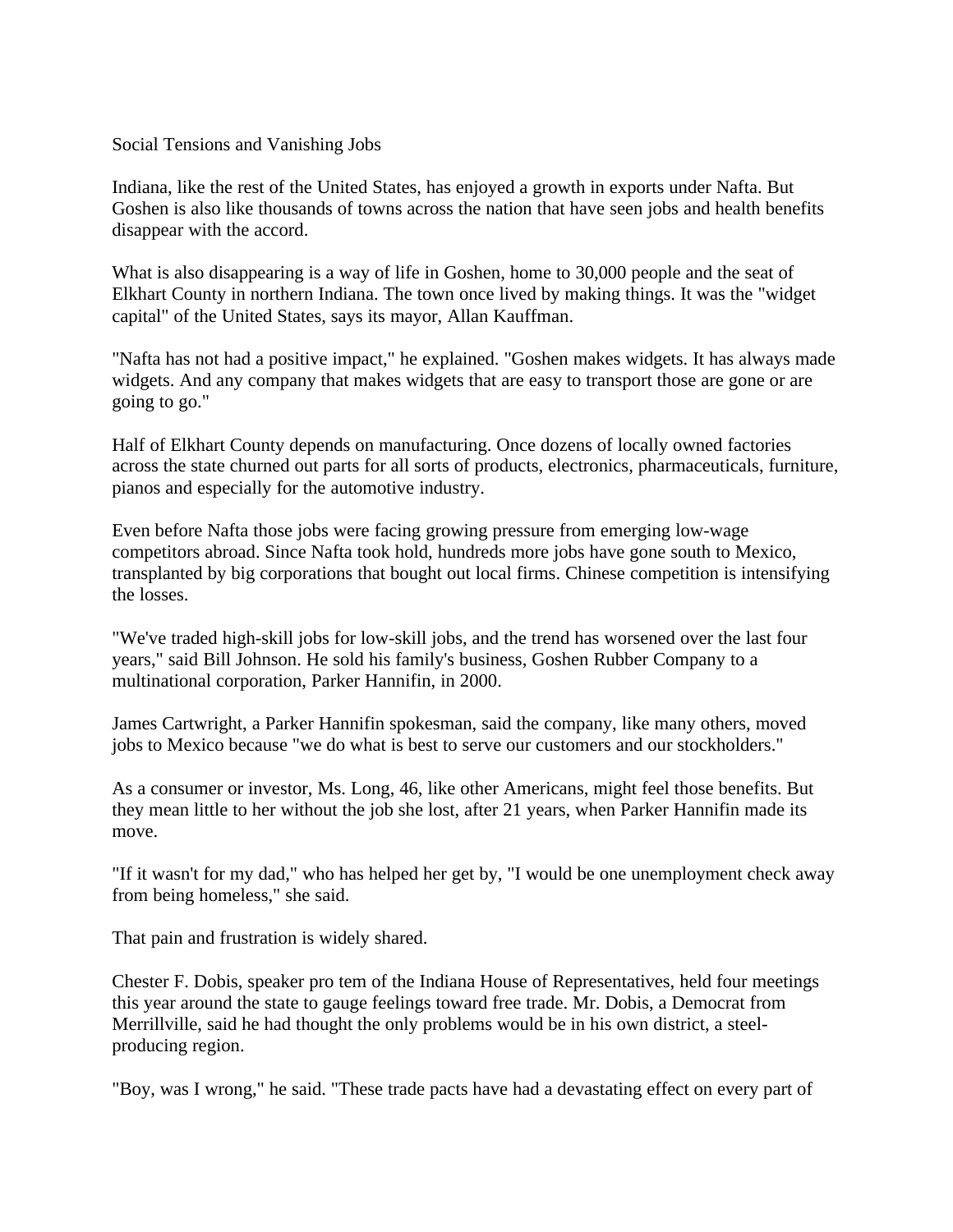the state. The companies deserted Indiana for Mexico a couple of years ago and now they're heading for China."

Few manufacturers have been able to resist the seemingly tidal pull of globalization that includes Nafta. One is Gerald A. Trolz, a local hero because he would not sell or relocate Goshen Stamping, his small hardware manufacturing firm, even after his main customer moved to Mexico and half his sales went with it.

He said the only reason he has been able to keep his firm in Goshen is that he owns it: he does not answer to stockholders. "The experts don't see what's happening here, on the shop floor, so it's easy for them to say that Nafta was good or bad," Mr. Trolz said. "Until this levels out, it is just plain havoc."

The increasing competition from cheap labor abroad has deepened a decades-old trend toward depressed wages, as has another unexpected impact of Nafta the arrival here of hundreds of Mexican migrants looking for work.

Mayor Kauffman says the federal government "could have done something to stop this influx of migrants that has pushed down our wages," especially as it embraced the banner of free trade.

The town's Hispanic population has grown at least four-fold under Nafta. Social tensions grew, too. The large Mennonite and Amish communities here have tried hard to ease the strains, especially after the local chapter of the Ku Klux Klan rallied against the Mexicans, many of whom work illegally.

The Mexicans are also willing to work for less sometimes as little as \$2 an hour under the table at restaurants. Such wages are still a step up for many Mexicans displaced in the continental churn of workers that Nafta has set in motion.

"Our area back home was very poor," said Trina Cervantes, who arrived two years ago from Guadalajara with her two sons, following her husband, now a legal resident after seven years on a Goshen assembly line. "It took my husband three months to earn what he earns here in one week."

For residents like Ms. Long, there is little elation that Nafta has made Goshen a better place to work for Mexicans, while their own jobs have eroded. "The way the Goshen economy is now," she said, "we all feel it's Nafta coming around to bite us in the behind."

Ciudad Acuña, Mexico

A Fleeting Boom and Disillusionment

One of the promises of Nafta was that it would close the great gaps in wages and living standards between the United States and Mexico and keep Mexicans working on their side of the border.

Nowadays in Mexico, "When you argue that free trade benefits poor people," said Luis de la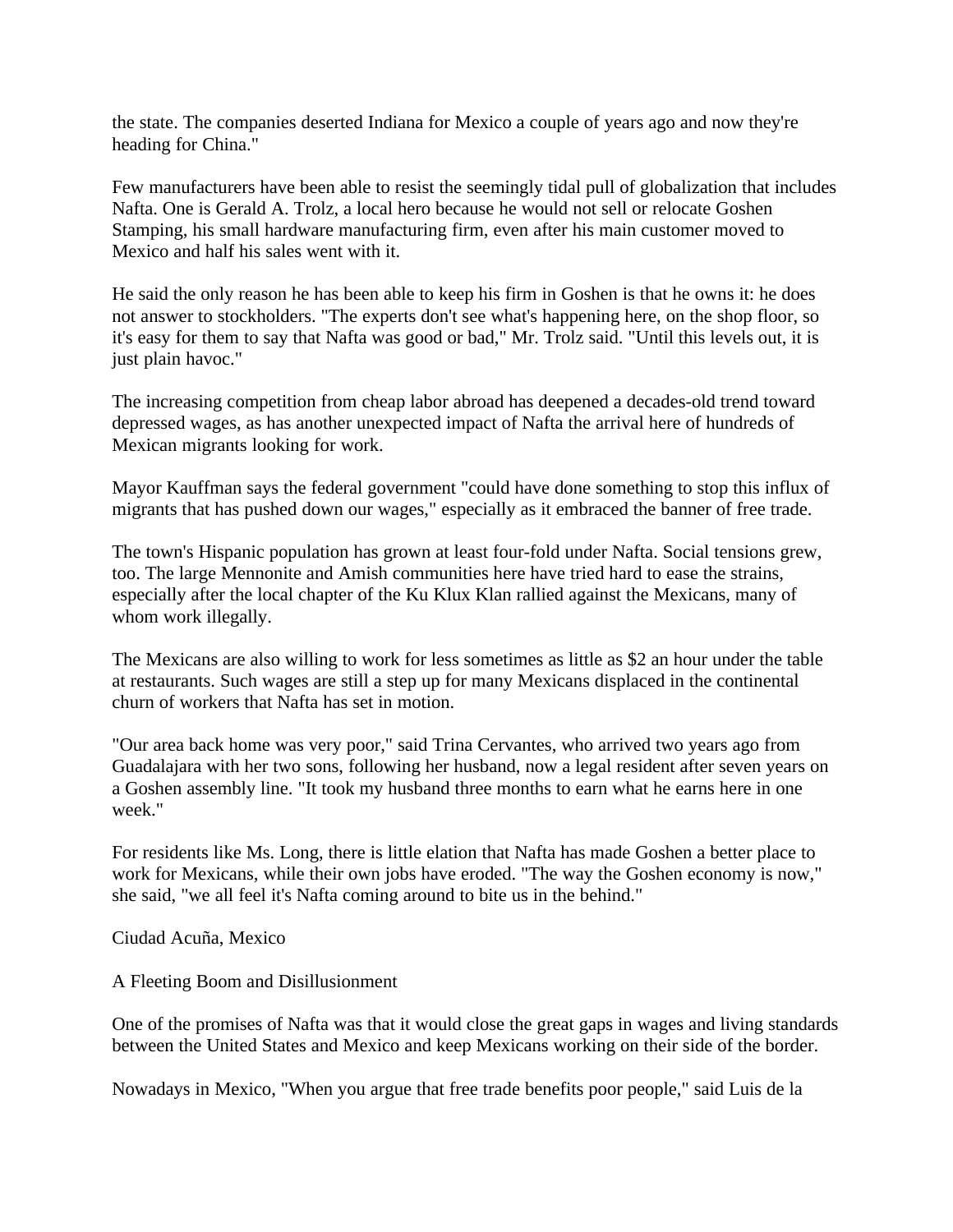Calle, a chief Nafta negotiator for Mexico, "no one believes you." A strong supporter of the accord, Mr. de la Calle, an economist, nonetheless believes Nafta's benefits for Mexico are dwindling as manufacturing moves to countries where wages are even lower, particularly China.

Some Mexican companies successfully exploited the new American market, especially those allied with American corporations, like big tomato growers that sell to companies like Del Monte, or food processors that turn American pigs into bacon.

But by every measurable standard, the gap between rich and poor in Mexico widened. Unemployment is up and real wages, eroded by a collapse of the peso in 1995, are flat or down for many millions of workers.

Nafta created jobs, but not fast enough to keep pace with rising competition from China, or with a labor force that swelled with Mexican farmers displaced by subsidized American imports.

Millions of Mexican workers crossed into the United States. A million more moved north to the border looking for work, in a movement comparable to the migration of Americans from the rural South to Northern cities like Chicago and Detroit in the first half of the 20th century. For Mexico, the change happened in a decade.

Many ended up in the trade-driven assembly lines known as maquiladoras, most of which stand in hard-bitten border towns like Ciudad Juárez and Ciudad Acuña. The maquiladoras produced \$78 billion in exports during 2002, nearly two-thirds of that sum from American parts assembled in Mexico and re-exported to the United States.

"The promises made about how life would be were not real," said Etelvina Vázquez, 43, an assembly-line worker in an Alcoa auto-supplies plant. She is one of 27,000 people who moved to Ciudad Acuña from the southern state of Veracruz alone, according to the city's maquiladora owners' association.

After five years, Ms. Vázquez takes home \$45 for a 48-hour week, after deductions for the costs of her government-built house. Though her income is higher than it was back home, what she has left after paying the bills is about the same. "Life is different," she said, "but just as hard."

Many of these maquiladora jobs are now disappearing, as the one relative advantage Mexico once had cheap labor erodes in an expanding global marketplace. Of the 700,000 new maquiladora jobs generated in Nafta's first seven years, 300,000 have been eliminated since 2000.

Inside and outside the maquiladoras, "all the jobs gained in manufacturing thanks to Nafta have vanished," said Edgar Amador, an economist in Mexico City. "Ten years after, there is no conclusive evidence that real wages have increased because of Nafta."

To Angelica Morales, a maquiladora worker transplanted to Ciudad Acuña from Monclova, four hours south, the reason is clear enough. "There are no independent unions," she said. "Workers have no say over what happens to them."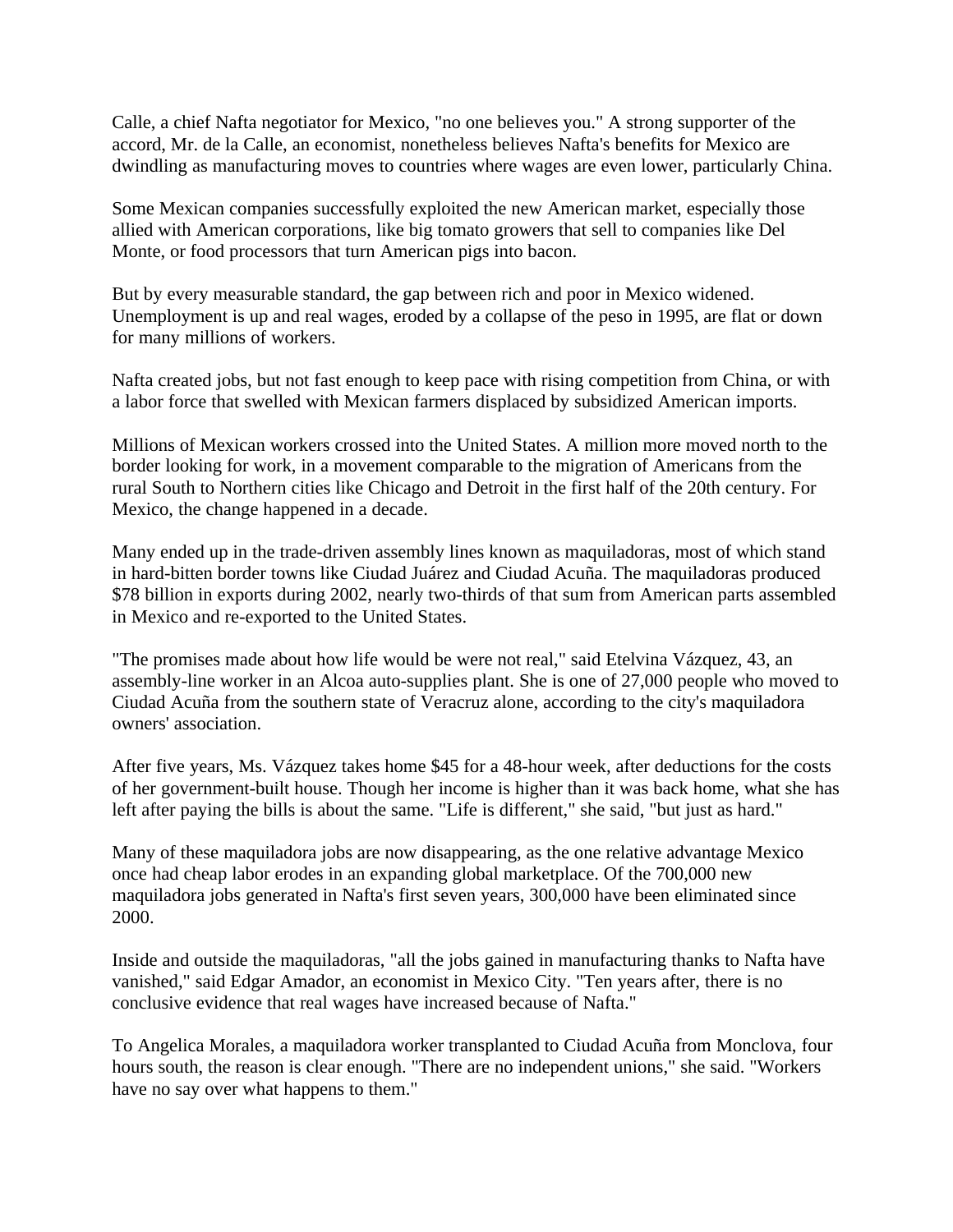Such arguments do not persuade Cuauhtemoc Hernández, 31, who represents the city's Maquiladora Association 34 assembly-line plants, all but two owned by American companies, employing 32,000 Mexican workers. The benefits for American business cheap labor, high productivity, generous tax breaks flow throughout the city, he says.

"The growth of Acuña was fast, fast, fast," he said so fast that the city has a severe lack of housing, hospitals and schools.

"Everybody says the local situation unpaved streets, no workers' health institutions, no housing that workers deserve is the maquiladoras' fault," Mr. Hernández said. "Even some government authorities say, `No more maquiladoras.' What is our answer? Our answer is: `You cannot stop progress.' "

Durham, Ont.

Industries Forced to Adapt or Die

Canada was far better situated than Mexico to benefit from free trade. It has a well-educated middle class. Ninety percent of Canadians live within 100 miles of the border. They enjoy liberal unemployment benefits and universal health insurance.

"Of course, you've got some pain that has to be endured," said Jean Chrétien, who stepped down this month as Canada's prime minister.

Progress proved wrenching for Canada, as well. It had a separate 1988 free-trade accord with the United States, five years before Nafta. Those years were a cold shower for Canada: from 1989 to 1991, 450,000 manufacturing jobs, roughly one in five, were lost.

Some survivors came out stronger. Nafta's proponents point to a future where the promises of free trade may yet be fulfilled.

In the small Ontario manufacturing town of Durham, the managers of the Durham Furniture factory got a phone call from Toronto on Feb. 10, 1992. Their parent company, Strathearn House Group, had gone bankrupt. All 150 employees were summoned to the cafeteria to hear the news: their 93-year-old plant would soon close.

"The entire town was like a wake," recalled Lloyd Love, now vice president for manufacturing.

Then the managers found financing to reopen the plant as a stand-alone company called Durham Furniture. Under the direction of an American marketing specialist named John Scarsella, now president and chief executive, Durham remade itself, investing more than \$15 million in new technology and aiming for American customers.

Durham's sales rose eight-fold since 1994 to over \$75 million this year. Eighty percent of that goes to the United States. From 100 employees in 1993, the company now has 800 workers, a